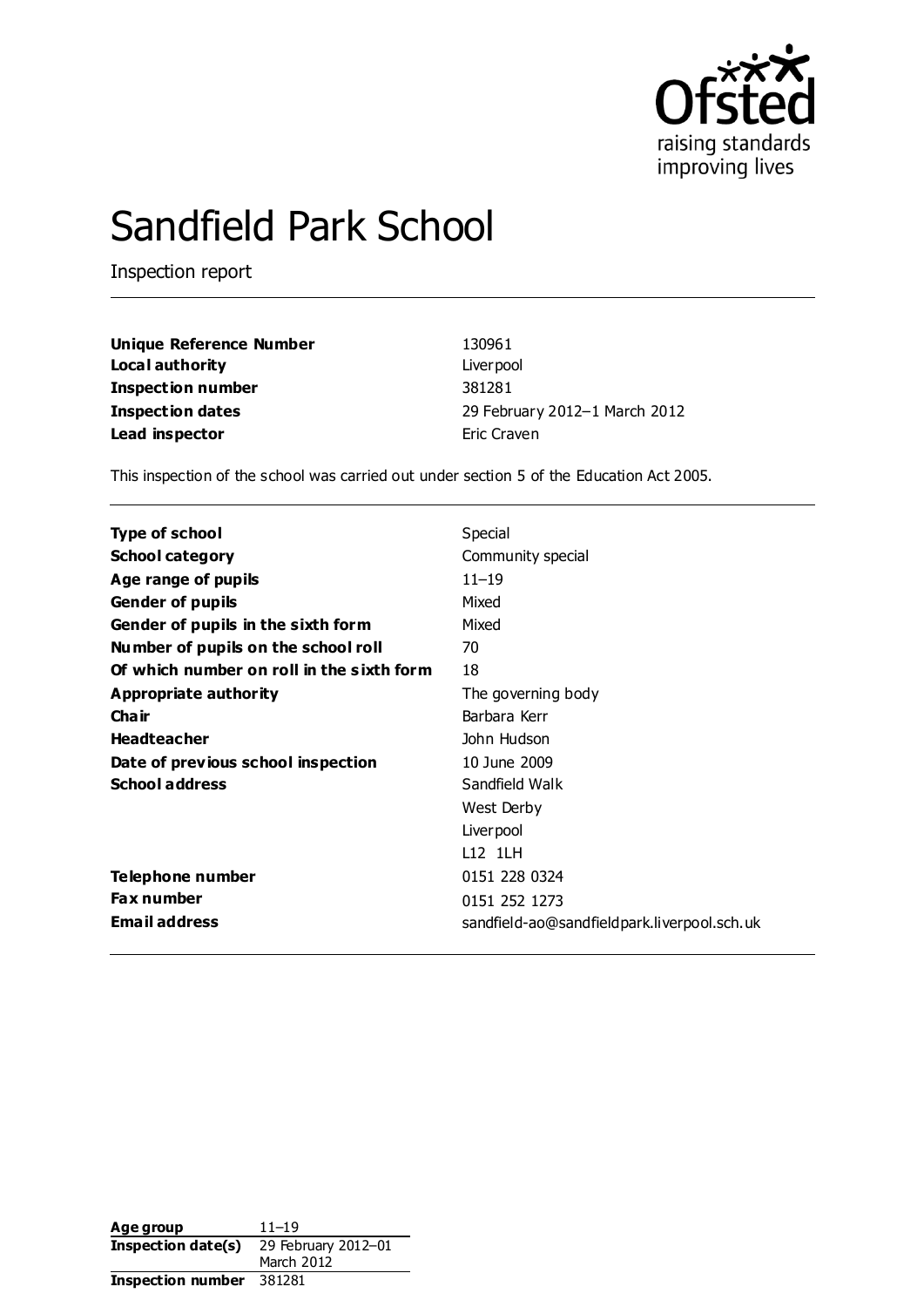

You can use Parent View to give Ofsted your opinion on your child's school. Ofsted will use the information parents and carers provide when deciding which schools to inspect and when.

You can also use Parent View to find out what other parents and carers think about schools in England. You can visit [www.parentview.ofsted.gov.uk,](file:///C:/Users/Jim%20Bennetts/Documents/CfBT/Spring%202012/Reading/Stanfield%20Park/www.parentview.ofsted.gov.uk) or look for the link on the main Ofsted website: [www.ofsted.gov.uk](file:///C:/Users/Jim%20Bennetts/Documents/CfBT/Spring%202012/Reading/Stanfield%20Park/www.ofsted.gov.uk)

The Office for Standards in Education, Children's Services and Skills (Ofsted) regulates and inspects to achieve excellence in the care of children and young people, and in education and skills for learners of all ages. It regulates and inspects childcare and children's social care, and inspects the Children and Family Court Advisory Support Service (Cafcass), schools, colleges, initial teacher training, work-based learning and skills training, adult and community learning, and education and training in prisons and other secure establishments. It assesses council children's services, and inspects services for looked after children, safeguarding and child protection.

Further copies of this report are obtainable from the school. Under the Education Act 2005, the school must provide a copy of this report free of charge to certain categories of people. A charge not exceeding the full cost of reproduction may be made for any other copies supplied.

If you would like a copy of this document in a different format, such as large print or Braille, please telephone 0300 123 4234, or email [enquiries@ofsted.gov.uk](mailto:enquiries@ofsted.gov.uk)

You may copy all or parts of this document for non-commercial purposes, as long as you give details of the source and date of publication and do not alter the information in any way.

To receive regular email alerts about new publications, including survey reports and school inspection reports, please visit our website and go to 'Subscribe'.

Piccadilly Gate Store Street Manchester M1 2WD

T: 0300 123 4234 Textphone: 0161 618 8524 [enquiries@ofsted.gov.uk](mailto:enquiries@ofsted.gov.uk) [www.ofsted.gov.uk](http://www.ofsted.gov.uk/)



© Crown copyright 2012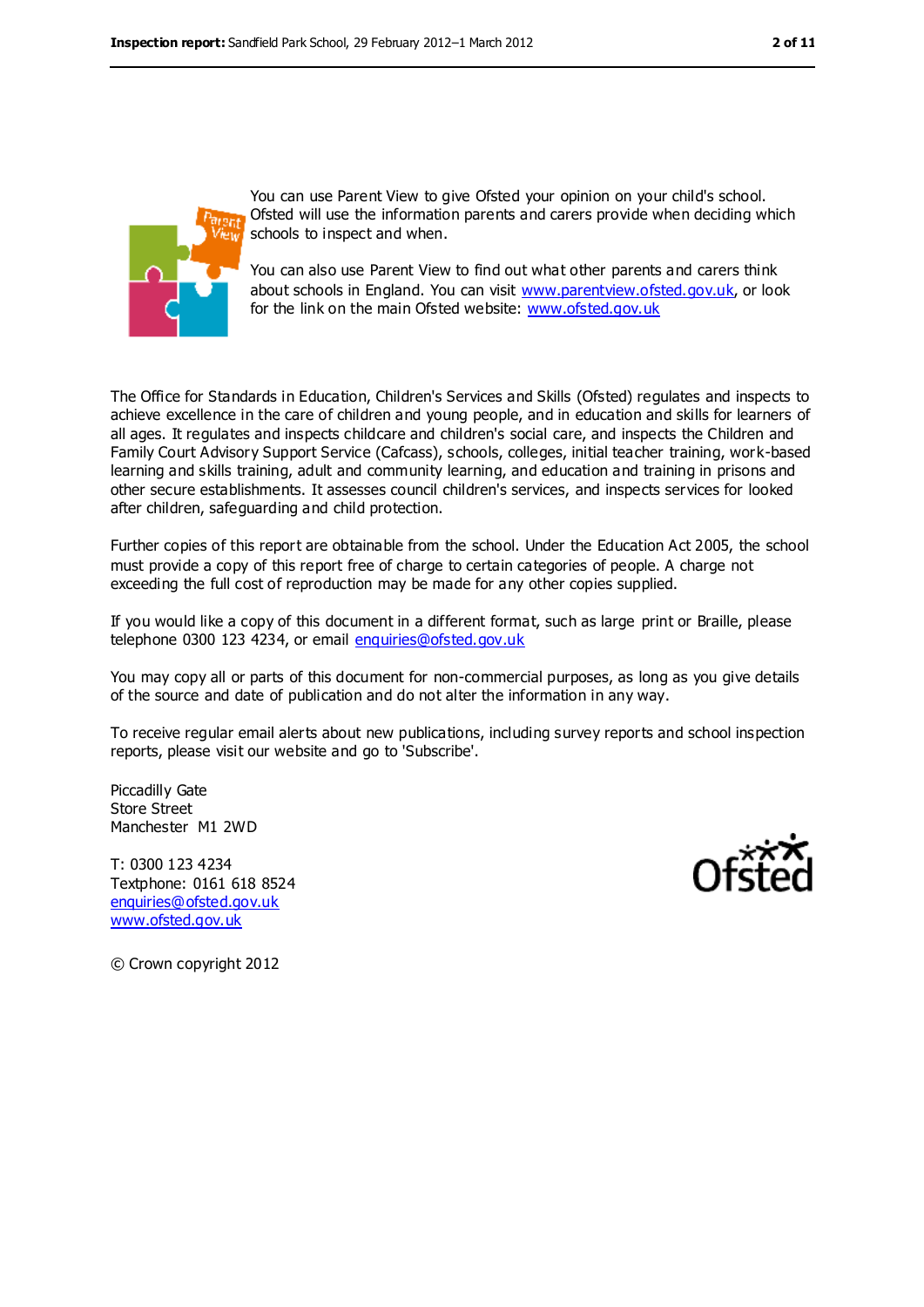# **Introduction**

Inspection team

Eric Craven Nell Banfield

Additional inspector Additional inspector Drew Crawshaw **Additional inspector** 

This inspection was carried out with two days' notice. In addition to 17 lessons and 14 staff being observed at the school and at the hospital site, two tours of the school were made accompanied by students and a series of short visits were made to literacy lessons. Around seven and a half hours were spent observing teaching and learning. Meetings were held with senior leaders, staff, a group of students, two members of the governing body and the school's improvement partner. In addition a phone conversation took place with a parent. The inspectors took account of the responses to the on-line questionnaire (Parent View) in planning the inspection, observed the school's work, and looked at a range of documentation including the school's self-evaluation, school improvement plans and assessment data. The 35 questionnaires returned by parents and carers were analysed along with those from staff and students.

## **Information about the school**

Sandfield Park School is an average-sized special school providing for students with physical disabilities, complex medical needs and associated learning difficulties. Increasing numbers of students with severe learning difficulties and autistic spectrum disorders are joining the school. The school also provides a hospital-teaching and home-tuition service for the local authority and had contact with around 600 students last year. These students remain on the roll of their home school. Of the students on the roll of Sandfield Park School, half are girls. Students are transported to and from school and come from all parts of the city. They all have a statement of special educational needs. At 60%, the proportion of students known to be eligible for free school meals is above the national average. Very few are looked after by the local authority and the vast majority are of White British heritage. The school has Investors in People, the Green Flag Environmental Award, Healthy School status and Quality in Study Support status at an advanced level.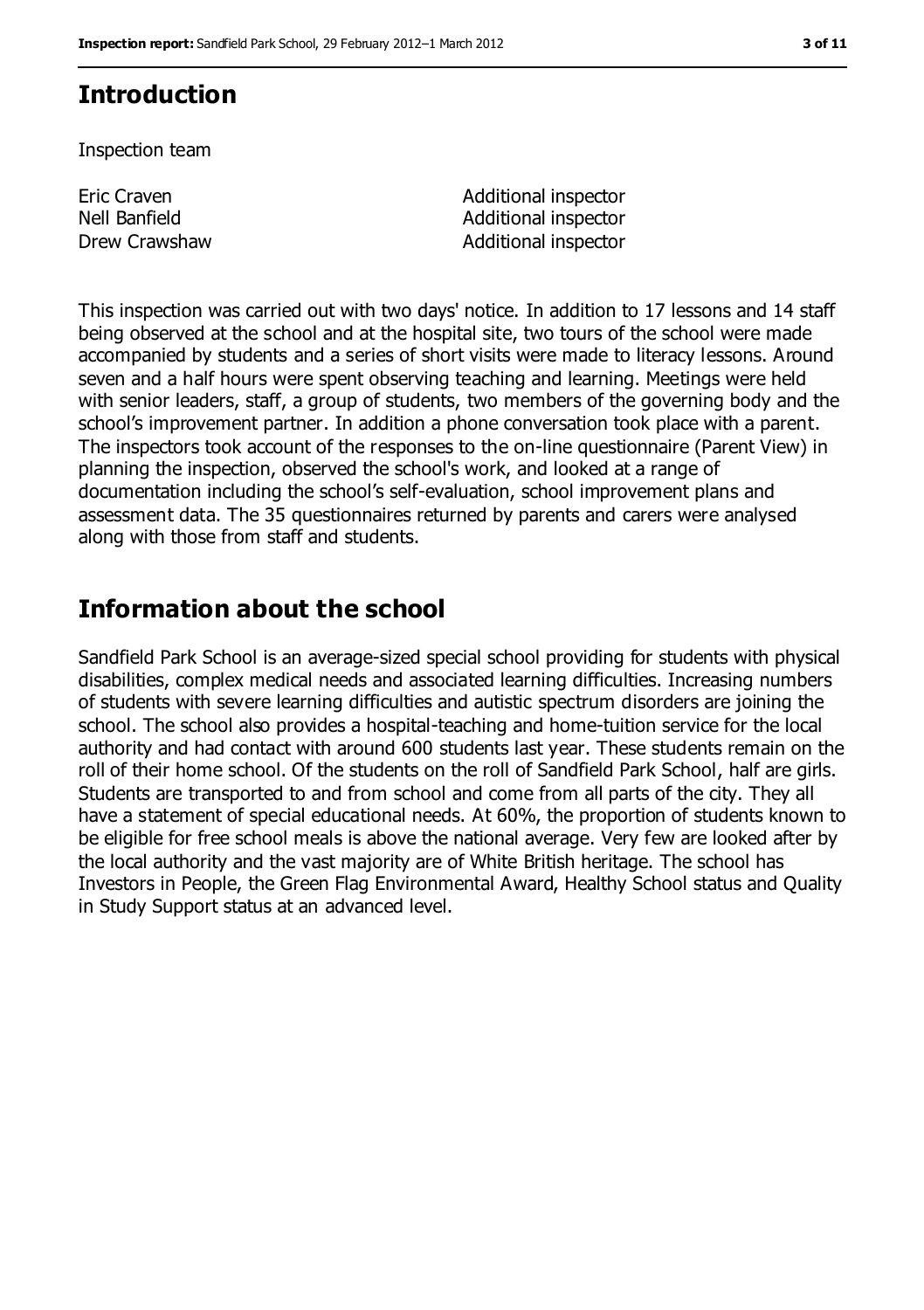**Inspection grades: 1 is outstanding, 2 is good, 3 is satisfactory and 4 is inadequate** Please turn to the glossary for a description of the grades and inspection terms

## **Inspection judgements**

| <b>Overall Effectiveness</b> |  |
|------------------------------|--|
|------------------------------|--|

| <b>Achievement of pupils</b>          |  |
|---------------------------------------|--|
| <b>Quality of teaching</b>            |  |
| <b>Behaviour and safety of pupils</b> |  |
| <b>Leadership and management</b>      |  |

## **Key Findings**

- Sandfield Park is a good school, a view heartily endorsed by parents and carers. It has a tangibly upbeat and cohesive atmosphere. It is driving forward with improvements and its success demonstrates good capacity to improve further. It is not outstanding because, although good, teaching is not always of the highest quality, and because there remains room for more challenge to be presented to some students. Students' spiritual, moral, social and cultural development is outstanding. The school has excellent extra-curricular provision.
- Teaching is good overall and the school recognises more needs to be outstanding. Lessons promoting activity are commonplace and capture students' interest well. In the best lessons, the pace is swift and teaching is enthusiastic. Where teaching is less strong there is insufficient challenge for the more-able students and questioning does not always get the students to think deeply enough. The targets set for some on home-tuition could be more specific.
- **Students achieve well in comparison to students nationally with similar needs.** Improvements have been made to their rates of progress in English and mathematics. The sixth form is good and all students gain externally accredited awards. The school responded well when finding that some students with autistic spectrum disorders achieved less well; their progress was boosted effectively.
- Students' behaviour and safety are outstanding. Conduct in lessons and attitudes to learning are excellent. Students have splendid relationships with staff and each other. Infrequent squabbles are amicably sorted out and bullying is extremely rare. The systems for ensuring students' safety are extremely robust.
- Good leadership and management have improved the school since its last inspection. Teaching is well led and rigorously managed. Staff's skills are developing well. They are unified and have an accurate view of the school's strengths and weaknesses. Data are used effectively but more could be made of the data on the progress students make to help shape the school's development plans and to inform the governing body.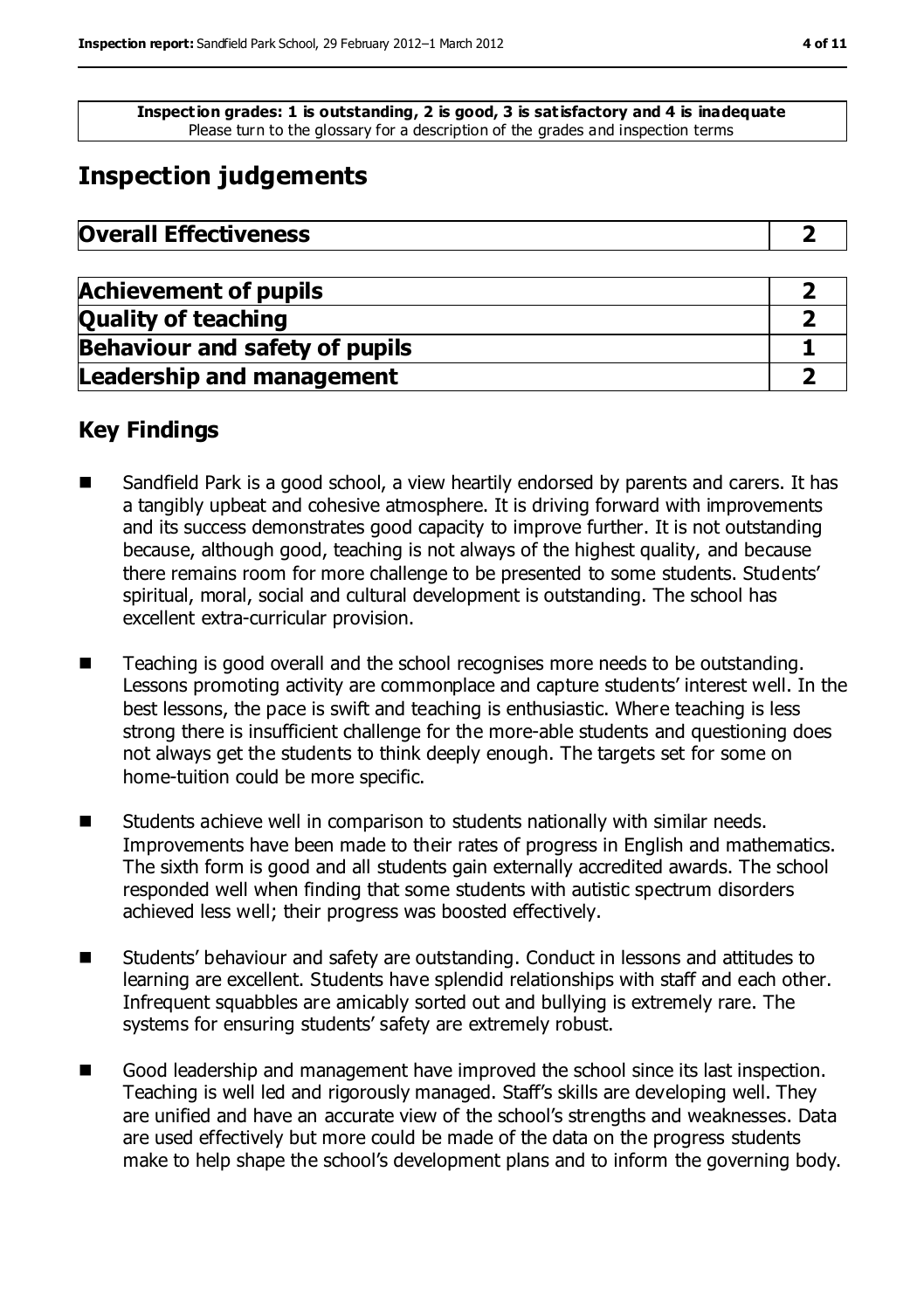## **What does the school need to do to improve further?**

- Increase the proportion of outstanding teaching by:
	- making full and systematic use of the training being undertaken by some teachers on how to move from being a good to an outstanding teacher
	- finding ways to share and spread the best teaching practice.
- Improve students' rates of progress by:
	- providing more challenge for the most-able students
	- using questioning to deepen the thinking of students
	- setting more precise targets for students on home-tuition programmes.
- Make more use of the data on the progress students make to set targets in school development plans and to inform the governing body more fully.

## **Main Report**

#### **Achievement of pupils**

The students' attainment is low in comparison to students of the same age nationally. This is because the school is increasingly providing for students with more severe and complex needs. Nevertheless, students are gaining more accreditation for their achievements. The average number of qualifications they have gained has increased year-on-year for the last three years. All 14 students who left the school last year went into further education. Students make good progress from their starting points, including in the sixth form. Those receiving their education in hospital and through home tuition also make good progress, with a few progressing outstandingly well. Teachers' assessments are moderated effectively and this provides a reliable record showing the progress students make. These data are now being compared with those for students with similar needs and starting points nationally and this shows sizeable groups of students at this school are making better than expected progress. The best rates of progress are in science and progress in English and mathematics has improved.

Good training for staff and the introduction of more detailed assessments have enabled the school to meet the needs of some students with autistic spectrum disorders more effectively. Different groups of students make similarly good progress; for example girls and boys fare equally well. In the lessons observed students made good progress because they listened carefully and were interested and curious about what they were learning. Invariably they concentrated well and quite a few were able to show how they could learn independently. The systematic teaching of reading is a successful feature of the school's work and some students make very good gains in reading. They apply this skill well across their subjects.

All of the parents and carers who returned the Ofsted questionnaire agree that their children are making good progress. One parent, typifying the sentiments of many others wrote, 'My son has developed the most amazing social awareness since attending Sandfield Park and his self-esteem is enormous. I am ecstatic and almost don't believe the progress he is making.'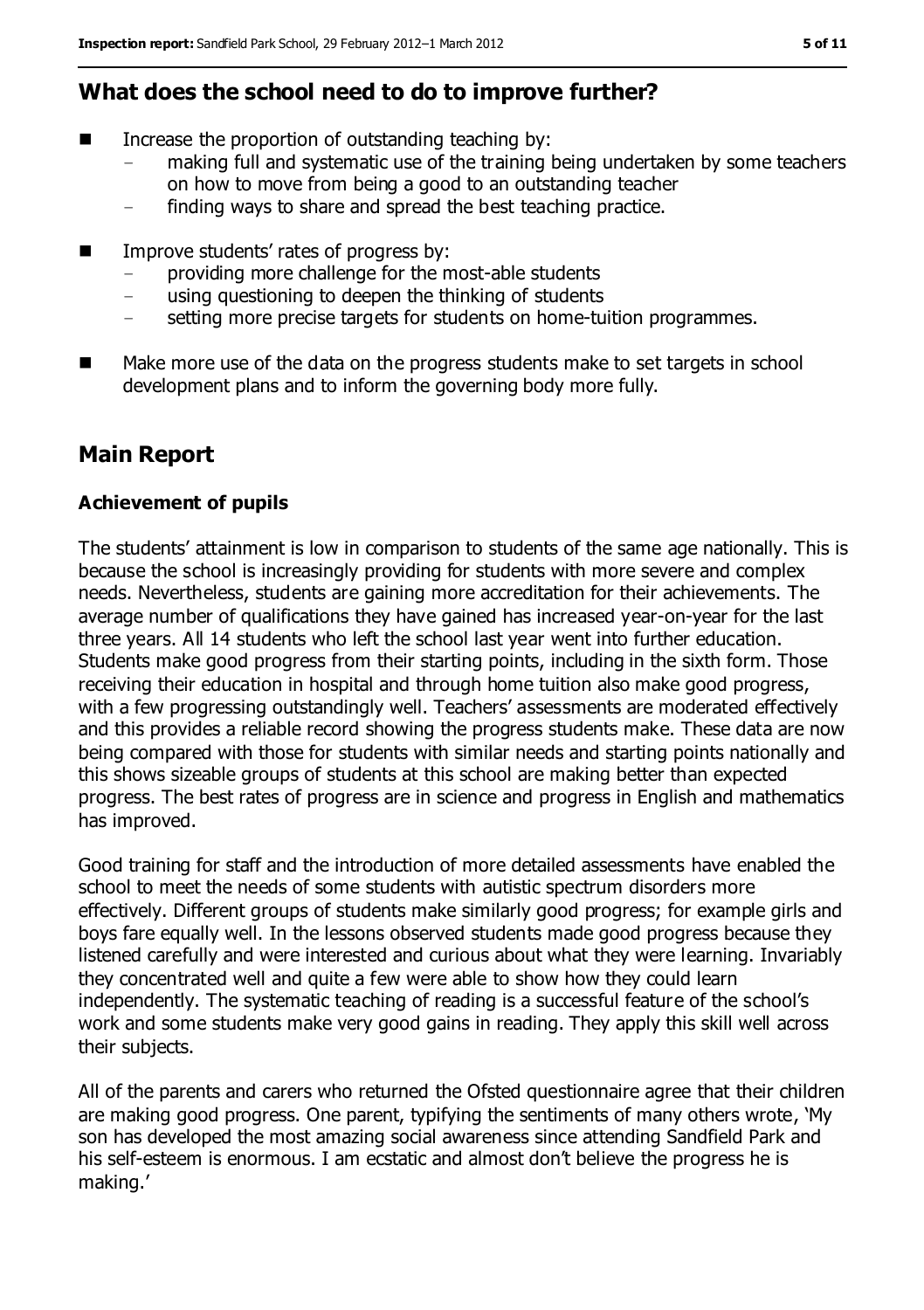#### **Quality of teaching**

Unanimously, the questionnaire responses of parents and carers say they feel their children are well taught, a view supported by the inspectors. Students say they find lessons fun, illustrated by a student stating, 'In science, when we did forces, we did tug-of-war.' Teachers sometimes imaginatively enliven lessons, which powerfully engages students' interest and sustains and deepens their learning. This was well illustrated in a history lesson where the teacher used desks to form trenches and the interactive white board to create atmosphere. As a result, the students empathised with the thoughts and feelings of soldiers during the Christmas truce in the First World War. This contributed extremely well to their spiritual development. In a mathematics lesson, the teacher dressed as a witch and had students making magic potions as a way of learning about capacity. As a result, they moved forward in their learning. Teaching assistants work in harmony with teachers and play a full part in the life of the school.

Lessons are planned well and include reference to what different groups of students should be able to achieve. This leads to a good match of work to students' abilities in most cases. Sometimes the needs of the more-able students could be better met if their learning was stretched further; opportunities are missed to pose them difficult questions or tasks that demand more effort and application. On occasion, questioning of other students does not get them to think hard: the questions require simple, less considered responses. Targets set for students on home-tuition programmes are not always specific enough to allow the student and staff to measure whether or not the target has been achieved.

#### **Behaviour and safety of pupils**

Students' behaviour is excellent in lessons and around the school. There have been no exclusions or racial incidents for at least the last three years. The infrequent incidents of squabbling are recorded and show how effectively and swiftly the school deals with these. These include very rare incidents of bullying, which are typified by name-calling. The school invests a good deal of time in successfully promoting the students' moral and social development. Projects on anti-bullying and the school council's contribution to the behaviour management policy carry great weight with the students. A small number of students have behaviour-management plans and these are well formulated with cooperation from parents and carers to aid consistency of approach and swifter successful outcomes. Students' splendid relationships with one another, and the understanding they have about differences between people, show that outstanding behaviour and positive attitudes have become well embedded.

The school takes students' safety very seriously and its procedures for appointing and vetting staff and assessing risks are very robust. Students are treated with dignity and respect and their care and security are paramount. Parents and carers feel the students behave well and are kept safe, as shown by the unanimous affirmation of this in the questionnaires. Nearly 90% of the students say behaviour is good all or most of the time and virtually all say they feel safe all of the time.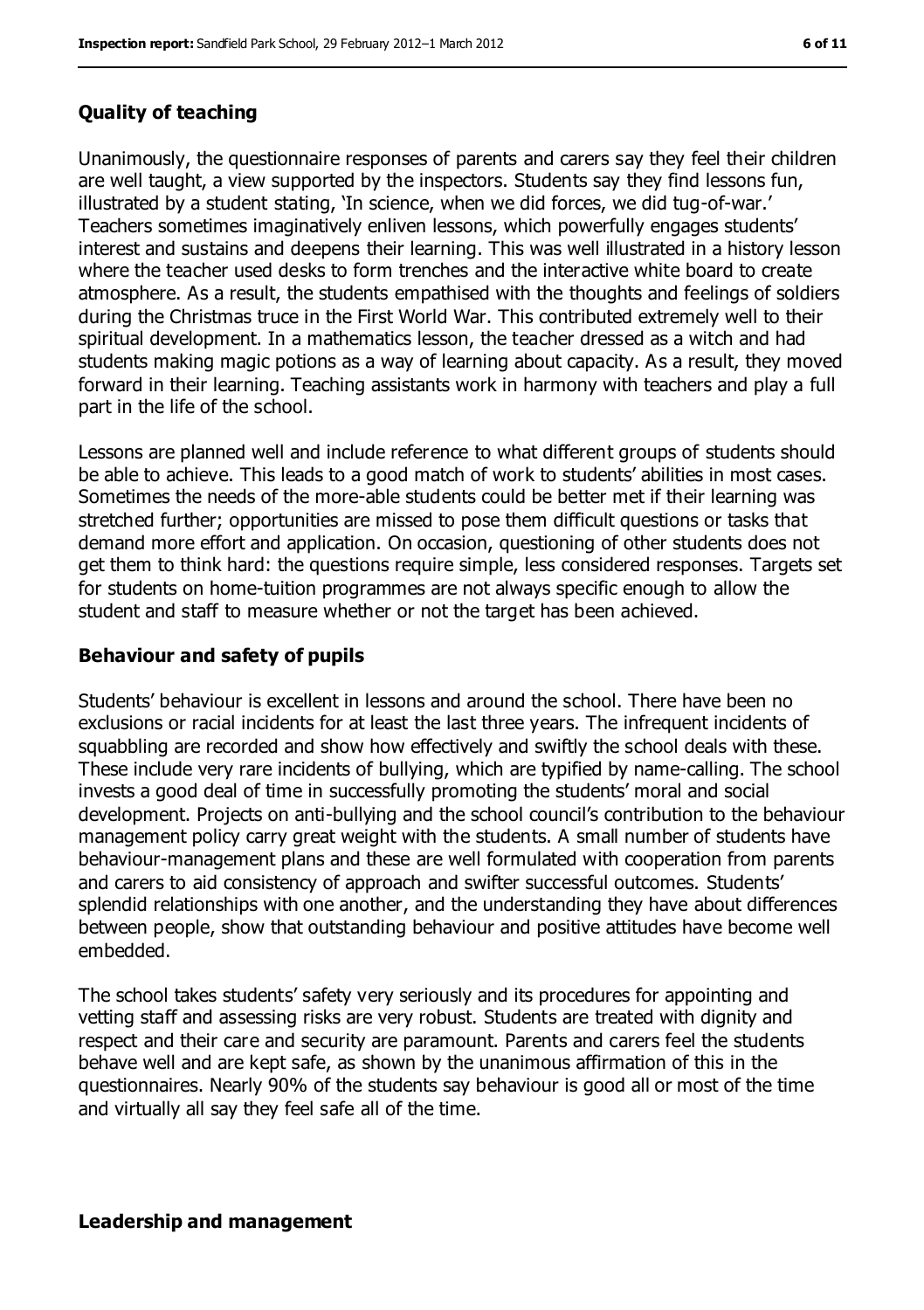Testimony to the good leadership and management of the school is that 100% of parents and carers returning the questionnaire said they would recommend this school to another parent. There have been improvements in the quality of teaching since the last inspection, typified by the way staff have been trained and supported in developing skills to meet the needs of students with more complex needs. The school has high aspirations and recognises it needs to make more teaching outstanding in order to help the students achieve even more. Toward this end four teachers are on a training course designed to move their teaching from good to outstanding. The school also acknowledges the value of sharing the benefits of this training and existing best practice to further improve the quality of teaching. Improvements the school has made, aligned with very effective self-evaluation, show it has a good capacity to improve further.

The harmonious work of staff is promoted well by senior staff, who encourage colleagues to help review the school's achievements and set out its development plans. Indeed, all members of staff who returned the questionnaire confirmed they know what the school is trying to achieve. Monitoring and evaluation of the school's work is good. The headteacher has an accurate view of the quality of teaching and how it is improving. The leaders of the sixth form, home-tuition and the hospital site are performing their roles well and playing their full part in keeping the school driving forward. The sixth form achieves a healthy balance by being distinct and different from the rest of the school while still being very much integral to it. This strongly promotes the older students' increasing maturity. Teachers are using the data the school collects on the achievement of the students to plan their lessons effectively. Middle leaders monitor the effectiveness of the subjects they manage but could make more use of data in setting targets in action plans for their subjects.

The governing body is performing its role well and its members' range of experience and expertise helps them probe the work of the school. They have ensured that students' safeguarding is highly effective and kept under regular review. The training they receive and information from the headteacher and subject leaders helpfully put them in the picture on the school's work. Nevertheless, they would be in a stronger position to hold the school to account further if they had more detailed information on how well the students are achieving in comparison to similar students elsewhere.

Staff ensure that no student misses out; they are watchful for discrimination. Their imaginative and earnest work enables all students to have equal opportunities for success and full access to the curriculum. The ethos of the school and respect and courtesy shown by staff contribute enormously to the students' empathy for other people and excellent appreciation of right from wrong. Students benefit greatly from the plentiful opportunities they are given to learn about and appreciate the life styles and aspirations of people from different cultures, religions and parts of the world.

The curriculum is kept under review and meets the students' needs well. Projects and themes are utilised extensively and successfully add interest and meaning for the students. Sixth-form students have a curriculum which rightly focuses more on life skills and workrelated learning. Staff provide an impressive range of lunchtime and after-school clubs and these add greatly to students' spiritual, moral, social and cultural development. For example, students engage in Disability and Deaf Arts projects, have a Samba Band and some are sports leaders. Impressively, every student in school takes part in at least one extracurricular activity each week. The school has achieved a national award for its curriculum enrichment.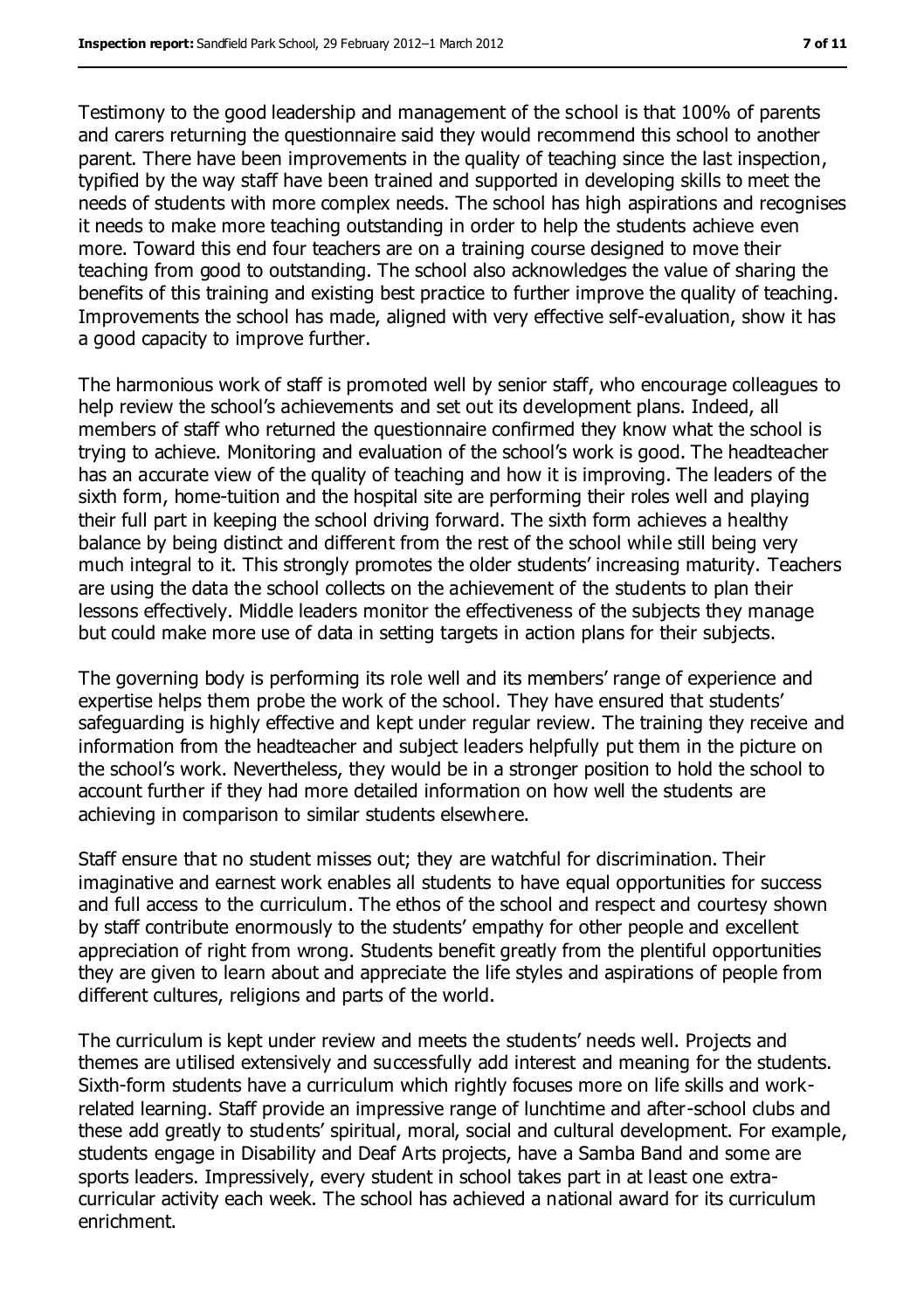# **Glossary**

## **What inspection judgements mean**

| <b>Grade</b> | <b>Judgement</b> | <b>Description</b>                                                                                                                                                                                                            |
|--------------|------------------|-------------------------------------------------------------------------------------------------------------------------------------------------------------------------------------------------------------------------------|
| Grade 1      | Outstanding      | These features are highly effective. An outstanding school<br>provides exceptionally well for all its pupils' needs.                                                                                                          |
| Grade 2      | Good             | These are very positive features of a school. A school that is<br>good is serving its pupils well.                                                                                                                            |
| Grade 3      | Satisfactory     | These features are of reasonable quality. A satisfactory school<br>is providing adequately for its pupils.                                                                                                                    |
| Grade 4      | Inadequate       | These features are not of an acceptable standard. An<br>inadequate school needs to make significant improvement in<br>order to meet the needs of its pupils. Ofsted inspectors will<br>make further visits until it improves. |

### **Overall effectiveness of schools**

|                       | Overall effectiveness judgement (percentage of schools) |      |                     |                   |
|-----------------------|---------------------------------------------------------|------|---------------------|-------------------|
| <b>Type of school</b> | <b>Outstanding</b>                                      | Good | <b>Satisfactory</b> | <b>Inadequate</b> |
| Nursery schools       | 46                                                      | 46   |                     |                   |
| Primary schools       |                                                         | 47   | 40                  |                   |
| Secondary schools     | 14                                                      | 38   | 40                  |                   |
| Special schools       | 28                                                      | 48   | 20                  |                   |
| Pupil referral units  | 15                                                      | 50   | 29                  |                   |
| All schools           |                                                         | 46   | 38                  |                   |

New school inspection arrangements have been introduced from 1 January 2012. This means that inspectors make judgements that were not made previously.

The data in the table above are for the period 1 September 2010 to 31 August 2011 and represent judgements that were made under the school inspection arrangements that were introduced on 1 September 2009. These data are consistent with the latest published official statistics about maintained school inspection outcomes (see [www.ofsted.gov.uk\)](file:///C:/Users/Jim%20Bennetts/Documents/CfBT/Spring%202012/Reading/Stanfield%20Park/www.ofsted.gov.uk).

The sample of schools inspected during 2010/11 was not representative of all schools nationally, as weaker schools are inspected more frequently than good or outstanding schools.

Primary schools include primary academy converters. Secondary schools include secondary academy converters, sponsor-led academies and city technology colleges. Special schools include special academy converters and non-maintained special schools.

Percentages are rounded and do not always add exactly to 100.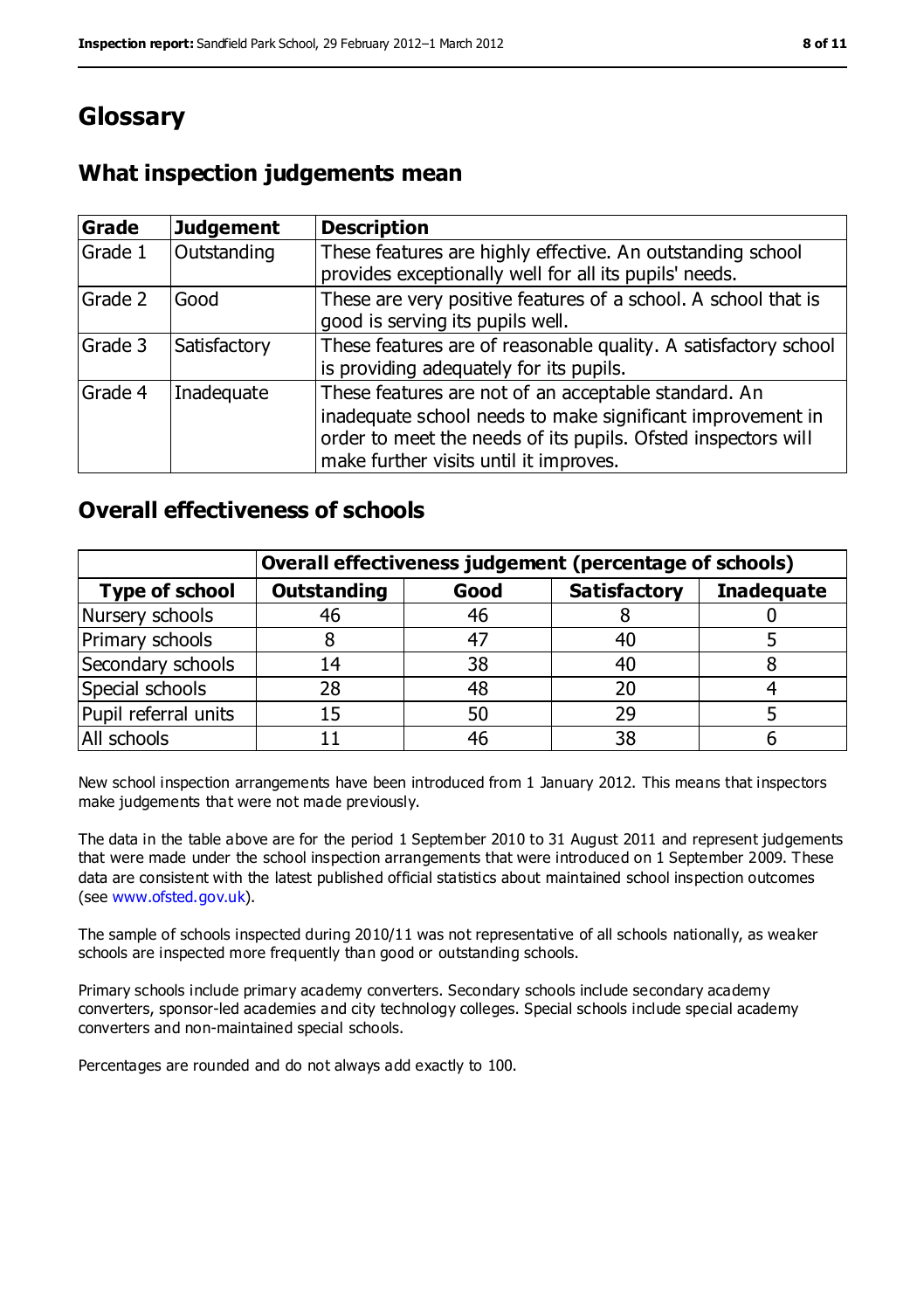# **Common terminology used by inspectors**

| Achievement:                  | the progress and success of a pupil in their learning and<br>development taking account of their attainment.                                                                                                           |
|-------------------------------|------------------------------------------------------------------------------------------------------------------------------------------------------------------------------------------------------------------------|
| Attainment:                   | the standard of the pupils' work shown by test and<br>examination results and in lessons.                                                                                                                              |
| Behaviour                     | how well pupils behave in lessons, with emphasis on their<br>attitude to learning. Pupils' punctuality to lessons and their<br>conduct around the school.                                                              |
| Capacity to improve:          | the proven ability of the school to continue improving based<br>on its self-evaluation and what the school has accomplished<br>so far and on the quality of its systems to maintain<br>improvement.                    |
| Leadership and<br>management: | the contribution of all the staff with responsibilities, not just<br>the governors and headteacher, to identifying priorities,<br>directing and motivating staff and running the school.                               |
| Learning:                     | how well pupils acquire knowledge, develop their<br>understanding, learn and practise skills and are developing<br>their competence as learners.                                                                       |
| Overall effectiveness:        | inspectors form a judgement on a school's overall<br>effectiveness based on the findings from their inspection of<br>the school.                                                                                       |
| Progress:                     | the rate at which pupils are learning in lessons and over<br>longer periods of time. It is often measured by comparing<br>the pupils' attainment at the end of a key stage with their<br>attainment when they started. |
| Safety                        | how safe pupils are in school, including in lessons; and their<br>understanding of risks. Pupils' freedom from bullying and<br>harassment. How well the school promotes safety, for<br>example e-learning.             |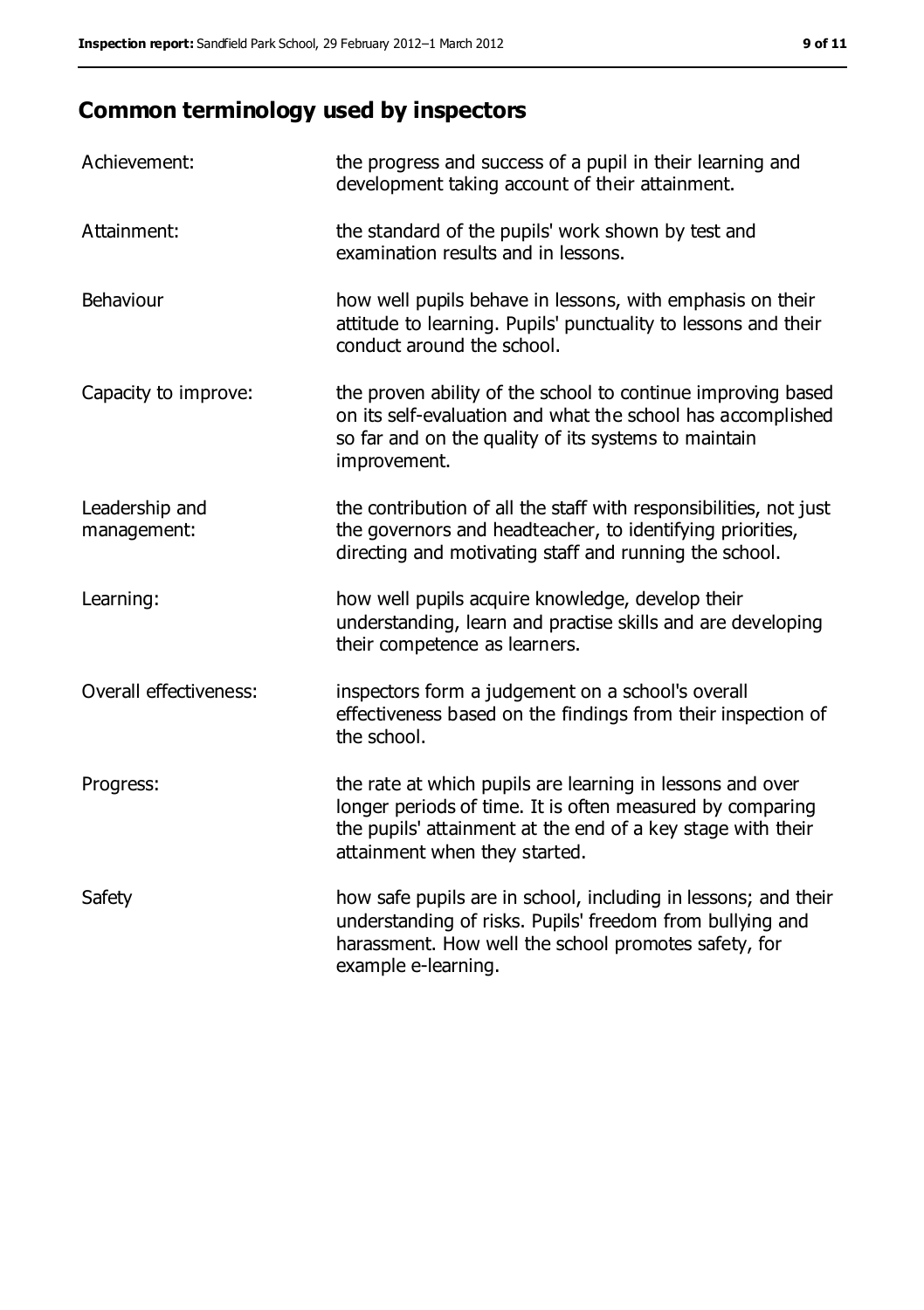**This letter is provided for the school, parents and carers to share with their children. It describes Ofsted's main findings from the inspection of their school.**



2 March 2012

Dear Students

#### **Inspection of Sandfield Park School, Liverpool L12 1LH**

Thank you for your warm welcome when we inspected your school recently. It was a pleasure to meet you all and I am grateful to those of you who shared your views through the questionnaire and in conversations.

We have judged that Sandfield Park is a good school and one or two parts of its work are outstanding. Your behaviour in lessons and around school is excellent and we were impressed by the way you paid attention in lessons. We were also very pleased to see how well you get on together. The staff are doing a good job in making sure you are safe and well looked after. The quality of teaching you get is good. We liked the way teachers make lessons as interesting as possible, sometimes by dressing up and in one case making the room into a First World War trench. Because of this good teaching you learn well. It is pleasing that all of the students who leave the sixth form do so with qualifications. You learn a lot about people from other cultures and religions and it was great to hear that every one of you takes part in at least one activity after school or at lunchtime; you certainly have a lot from which you can choose. Mr Hudson and the other senior staff are doing a good job in making improvements to the school all the time. I know the school council have made suggestions that have been used to improve the school. Do keep playing your part.

We have asked Mr Hudson and the staff to make one or two things better. So you can make more progress we think more of the teaching needs to be even better than good. We have asked teachers to sometimes give more difficult work to some of you to get you to think harder. Finally we have asked that the information the staff have about how well you are doing is used more in the plans the school makes.

You have my very good wishes for the future.

Yours sincerely

Eric Craven Lead inspector